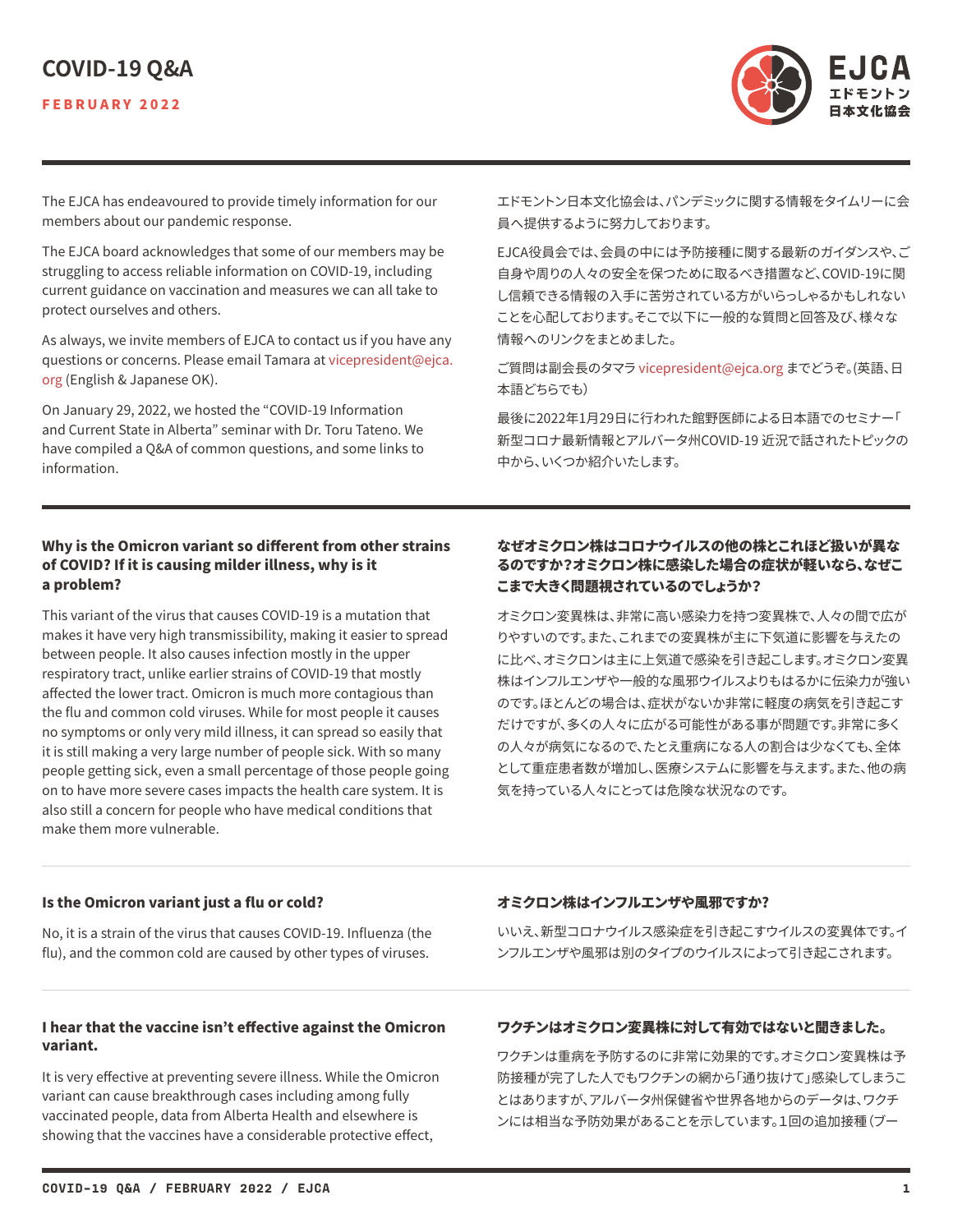with fully vaccinated people with one booster are far less likely to require hospitalization due to infection than those who are not vaccinated. For more information on vaccine outcomes, please see Tables 6, 8, and 11 in this data from Alberta Health:

[https://www.alberta.ca/stats/covid-19-alberta-statistics.](https://www.alberta.ca/stats/covid-19-alberta-statistics.htm#vaccine-outcomes) [htm#vaccine-outcomes](https://www.alberta.ca/stats/covid-19-alberta-statistics.htm#vaccine-outcomes)

### I have allergies or other medical concerns, should I avoid vaccination?

Very few people cannot or should not receive a COVID-19 vaccination due to medical reasons. Consult your doctor for more information or to discuss your concerns.

スターショット)を含む予防接種を全て完了した人は、予防接種を受けて いない人よりも感染による入院の可能性や重症化や死亡する可能性がは るかに低い事が示されています。ワクチンの効果については、アルバータ州 保健省のこちらのデータ表6、表8、表11をご覧ください。

[https://www.alberta.ca/stats/covid-19-alberta-statistics.](https://www.alberta.ca/stats/covid-19-alberta-statistics.htm#vaccine-outcomes ) [htm#vaccine-outcomes](https://www.alberta.ca/stats/covid-19-alberta-statistics.htm#vaccine-outcomes )

# 私はアレルギーやその他の病気がありますが、予防接種を避ける必要 がありますか?

医学的な理由により、新型コロナウイルス感染症ワクチンを接種すること ができない人や接種すべきではない人は極めて少ないです。詳細について は、医師にご相談ください。

### Is vaccination safe?

Yes. COVID-19 vaccines have been approved in Canada for everyone age 5 and older, and have undergone a rigorous testing process. While some mild side effects following vaccination like fatigue and a sore arm are common, more severe side effects are extremely rare and are tracked very closely by all health authorities in Canada and around the world. Furthermore, their effectiveness has meant that fully vaccinated people are many times less likely to get seriously ill from COVID-19 than those who are unvaccinated or have only received one dose.

### 予防接種は安全ですか?

はい。新型コロナウイルス感染症ワクチンは、カナダで5歳以上のすべての 人の使用が承認され、厳格な検査プロセスを経ています。疲労感や腕の痛 みのようなワクチン接種後のいくつかの軽度の副作用は一般的ですが、よ り重篤な副作用は非常に稀であり、カナダと世界中のすべての保健当局 によって非常に細かく追跡調査がされています。さらにその有効性は、完全 にワクチン接種をした人が、予防接種を受けていない人や1回しか受けて いない人よりも、新型コロナウイルス感染症によって重病になる可能性が 何倍も低いことを示しています。

### Why do we need booster shots?

The ability for currently available vaccines to provide protection against COVID-19 slowly wanes over time. Booster shots help to maintain a high level of immunity, especially against variants like Omicron. Those with compromised immune systems also benefit from booster doses. Eventually, new vaccines may reduce the need for frequent boosters.

# ブースターショット(追加接種)が必要なのはなぜですか?

現在接種可能なワクチンのコロナウイルスに対する予防能力は、時間の 経過とともにゆっくりと衰えます。ブースターショットは、特にオミクロンの ような変異株に対して、高レベルの免疫を維持するのに役立ちます。免疫 システムに何らかの障害を持つ人も、ブースターの恩恵があります。最終 的には、頻繁に追加接種をしなくてもよい新しいワクチンができるかもし れません。

### I am pregnant or am planning on getting pregnant, should I get my vaccination or booster?

Yes! From information from the College of Physicians and Surgeons of Alberta, pregnant patients are at a higher risk of severe disease and complications, such as ICU admission requiring ventilation and preterm birth. Only seven pregnant Albertans were admitted to ICU for COVID-19 during the entire first year of the pandemic from March 2020 to March 2021. In August 2021 alone, six pregnant Albertans were admitted to ICU due to COVID-19. None of them were immunized. In these six cases, COVID-19 had severe impacts on the parents' health and also the child's. Five preterm births occurred as early as 29 weeks.

# 私は妊娠しているか、妊娠を計画しています。私は予防接種やブース ターを受ける必要がありますか?

はい!アルバータ州医師会からの情報では、妊娠中の患者は人工呼吸器や 早産の必要でICUに入院が必要な状態になったり合併症を起こしたりする リスクが高いのです。アルバータ州では、2020年3月から2021年3月までの パンデミックの最初の1年間で、7人の妊婦が新型コロナウイルス感染症 のためにICUに入院しました。しかし2021年8月の時点ではわずか1ヶ月 の間に6人の妊婦がICU入室となりました。いずれも予防接種を受けてい ませんでした。この6つのケースでは、新型コロナウイルス感染症が親と子 双方の健康に深刻な影響を与えました。5人に早産が起こり、最も早かっ た人は29週での早産でした。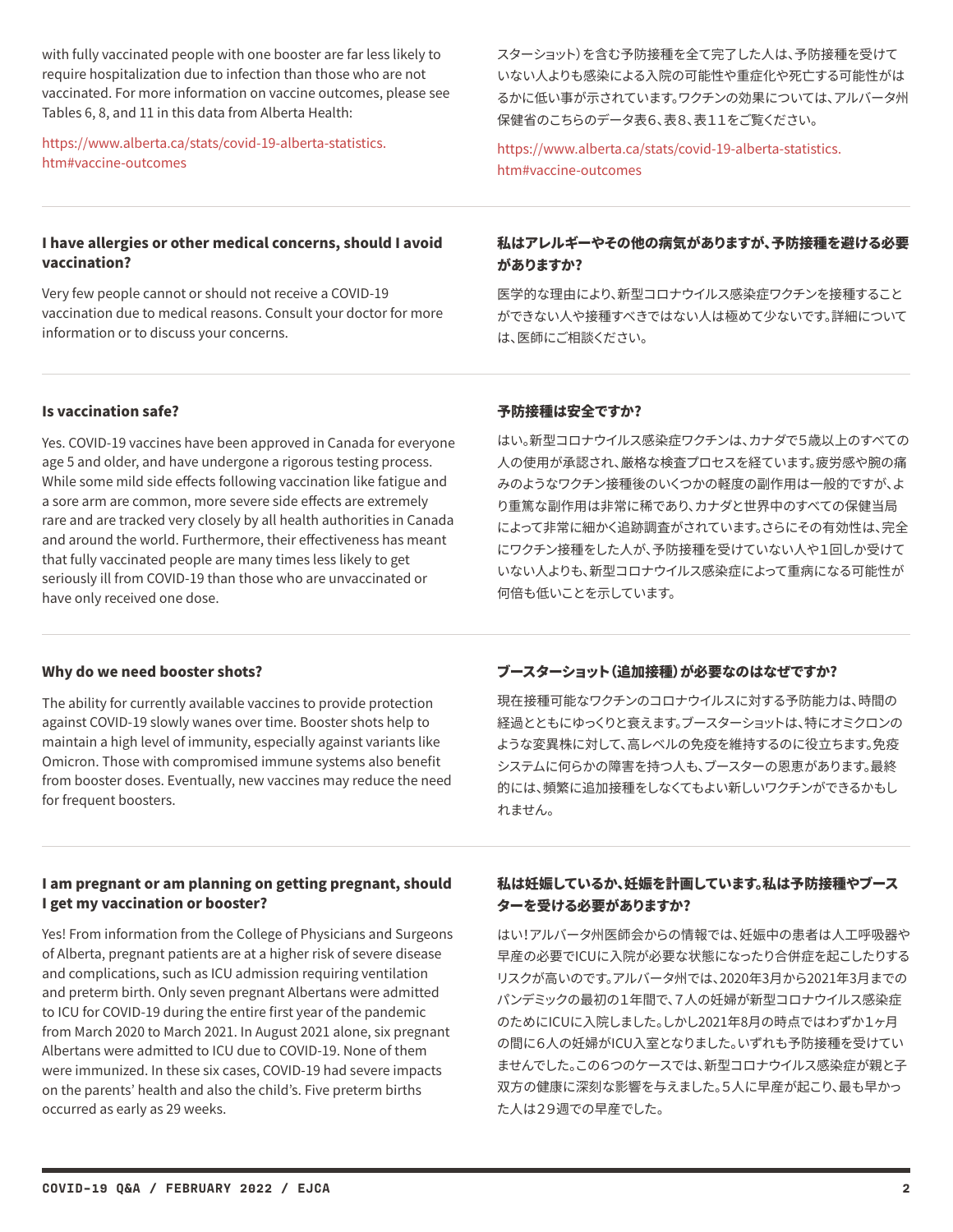### I have heard about a condition called myocarditis and concerns that it is related to COVID-19.

Myocarditis (inflammation of the heart muscles) is an extremely rare side effect of vaccination, but it has been confirmed that the COVID-19 disease itself can cause myocarditis in a significant number of cases. Myocarditis as a result of COVID-19 is many, many times more likely to occur than from any of the approved vaccines in Canada. It has also been reported that vaccination-induced myocarditis is typically milder than infection-induced myocarditis. Consult with your doctor if you have concerns.

# 心筋炎が新型コロナウイルス感染症に関連しているという懸念につ いて聞いたことがあります。

心筋炎(心臓の筋肉の炎症)は、ワクチン接種の非常に稀な副作用ですが、 新型コロナウイルス感染症に疾患した場合ではコロナウイルスそのもの が心筋炎を引き起こすことが、かなりの数の症例によって確認されていま す。コロナウイルスによって起こる心筋炎の可能性の方が、カナダで承認さ れたワクチンによって起こる心筋炎より、何倍も高いのです。また、ワクチン 接種による心筋炎は、感染によるものよりも軽症であることが多いと報告 されています。詳細については、医師にご相談ください。

# What is Long COVID?

Long COVID is a term that is being used to describe a variety of symptoms that linger well after a person recovers from the acute phase of COVID-19. It is still being studied, but common issues include chronic fatigue, respiratory issues, and brain fog. The best prevention is to avoid getting COVID-19 in the first place by getting vaccinated.

### コロナ後遺症とは何ですか?

コロナ後遺症は、新型コロナウイルス感染症の急性期から回復した後に 長引く様々な症状を記述するために使用されている用語です。まだ研究中 ですが、一般的には慢性疲労、呼吸器に関連した症状、脳に霧がかかった ような症状などが含まれます。最善の予防策は、ワクチン接種を受けるこ とによって、新型コロナウイルス感染症に罹らないようにすることです。

### Why are masks so important, and what type should I wear?

COVID-19 is caused by an airborne virus, and masks that have a good fit over the nose and mouth can reduce the risk of contracting the disease in spaces where you may be around another person who is contagious. Masks with better filtration and a snug fit like KN95/N95 masks offer good protection if fitted and worn properly. Masks made of cloth or with a loose fit may not provide an ideal level of protection given the high transmissibility of the Omicron variant, but are better than going without. Masks need to be worn over the nose and mouth to be effective.

# なぜマスクがそんなに重要なのですか、どんなタイプのマスクを使っ たらいいのでしょうか?

新型コロナウイルス感染症は空気中のウイルスによって引き起こされます から、鼻と口の部分によくフィットするマスクの着用によって、感染している 人がいるかもしれない所で感染するリスクを減らすことができます。KN95 / N95マスクのようにウイルスを通しにくく、ぴったり合ったものは、適切に 着用すれば良い効果があります。布製またはゆるいフィット感で作られた マスクは、オミクロン変異体の高い透過性を考えると、理想的なレベルの 保護にはならないかもしれませんが、使わないよりはましです。マスクを効 果的に使うために、鼻と口がしっかり覆われるように着用する必要があり ます。

### Will taking vitamins prevent me from getting COVID-19?

No. Most people in Canada do not require vitamin supplements to maintain a healthy diet, and taking extra vitamin supplements will not prevent or cure COVID-19. Consult with your doctor if you have questions about taking multivitamins or other supplements/ medications to manage medical conditions.

# ビタミンを摂取すると新型コロナウイルス感染症の予防になります か?

いいえ。カナダに住むほとんどの人は健康的な食生活のためにビタミンサ プリメントを摂る必要はありません。必要以上のビタミンサプリメントを服 用しても、新型コロナウイルス感染症を予防したり治したりできません。マ ルチビタミンや他のサプリメント、医薬品の服用についての質問がある場 合は、医師に相談してください。

### Are there any medications I can take to prevent getting COVID-19?

No. There are a few approved treatment options such as certain antivirals and monoclonal antibody treatments, but these are only for those who have already become ill with COVID-19. These are only available by prescription, and most are only used in a hospital

# 新型コロナウイルス感染症予防のために服用できる薬はありますか?

いいえ。特定の抗ウイルス薬やモノクローナル抗体治療など、承認された 治療法がいくつかありますが、これらはすでに新型コロナウイルス感染症 によって症状を発症した人に限られて使われます。これらは医師の処方で のみ利用可能であり、ほとんどは病院で使用されています。抗生物質や抗 寄生虫薬は、新型コロナウイルス感染症を引き起こすようなウイルスに対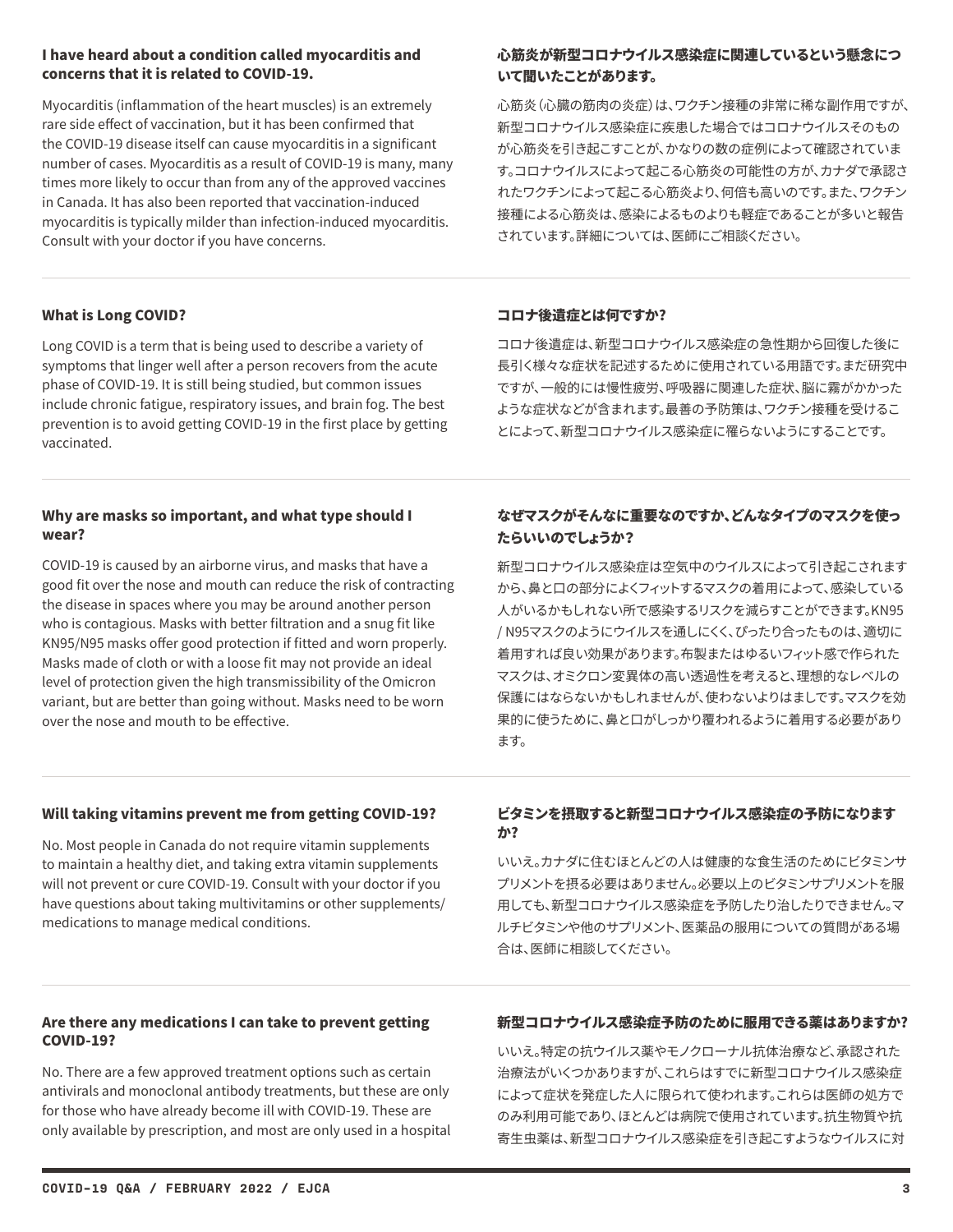setting. Antibiotics and antiparasitic drugs are not effective against viruses like the one that causes COVID-19. Vaccination is the only preventative medical intervention for COVID-19, and still needs to be combined with other measures including masks, handwashing, and physical distancing.

して有効ではありません。ワクチン接種だけが、新型コロナウイルス感染 症の唯一の予防的医療介入で、マスク、ソーシャルディスタンス、手洗いな どと組み合わせることが重要です。

#### Validating Information Sources

It is very important to use verified and official sources so that you will not be confused by incorrect information. Before sharing information, it is important to ensure that it is verified, unbiased, and the source is a trusted expert on the topic.

#### 情報源の内容確認について

誤った情報に惑わされないために、情報源、公式なウェブサイト、リンク等 での内容確認が非常に大切です。話を人に伝える前に、それはJokeではな いか、自分に偏った考えがないか、発信者は信頼できる専門家か等も確認 してください。

### Children and infants under 5 years of age cannot get vaccinated at this time. How can we protect them?

Even if a baby or young child cannot be immunized, it is recommended that older family members who can be vaccinated, do so. This is because the immunity of the people around the child can help protect the child themselves from being infected. For the Alpha variant, it was reported that if parents are vaccinated twice, the risk of infection of the parents themselves is reduced by 94.4%, and the risk of transmission from infected parents to infants is reduced by 72.1%.

# 家庭内に予防接種をしていない(できない)幼児がいます。この子供た ちを感染から守るにはどうしたらいいでしょうか?

赤ちゃんに免疫力がなくても、赤ちゃんの周りの人に免疫力があることで、 赤ちゃんへの感染が防げます。よって接種可能な家族が接種を受けること を勧めます。アルファ株の場合、両親が2回接種をしていると両親自体が感 染するリスクは94.4%下がり、感染した両親から幼児に感染するリスクは 72.1%下がるという報告があります。

### Should I inoculate a child who is about to turn 12 now, or should I wait until they are 12 so they can receive an adult dose?

It is recommended that the child receives the current vaccination they are eligible for, and then for their second vaccination when they are 12 years old, receive the adult dose.

# もうすぐ12歳になる子供の接種は今するべきか、それとも12歳まで 待って大人と同じ容量を接種した方がいいのでしょうか?

現在できる接種を受け、2回目は12才以上で大人の容量の接種を受けると いいでしょう。

### I have been infected with COVID-19 once, do I need vaccination?

There have been cases reported where a person can become infected again after recovering from a previous COVID-19 infection. Vaccination is recommended because there are more neutralizing antibodies produced by vaccination than antibodies produced after infection.

# 一度新型コロナウイルス感染症に感染しましたが、ワクチン接種は必 要ですか?

新型コロナウイルスは、感染し回復してから、再感染することがあると報告 されています。感染後にできる抗体より、ワクチン接種によってできる中和 抗体の方が多いので、ワクチン接種することが推奨されています。

#### Notes on Ivermectin

Recently, Kowa Co., Ltd. issued a press release stating that ivermectin, which is in phase III clinical trials, had an inhibitory effect on the virus that causes COVID-19 in nonclinical trials. In February 2021, the American National Institute of Health (NIH) announced that ivermectin would need to be administered at over

#### イベルメクチンについて

最近、第三相臨床試験中のイベルメクチンが、非臨床試験にて新型コロナ ウイルス抑制効果があったとのプレスリリースが興和株式会社よりありま した。すでに、イベルメクチンが抗ウイルス活性に必要な血中濃度に到達 するには、認可されている100倍量を投与しなければならないと、2021年 2月にアメリカ国立衛生研究所(NIH)が発表しています。したがって、今回「